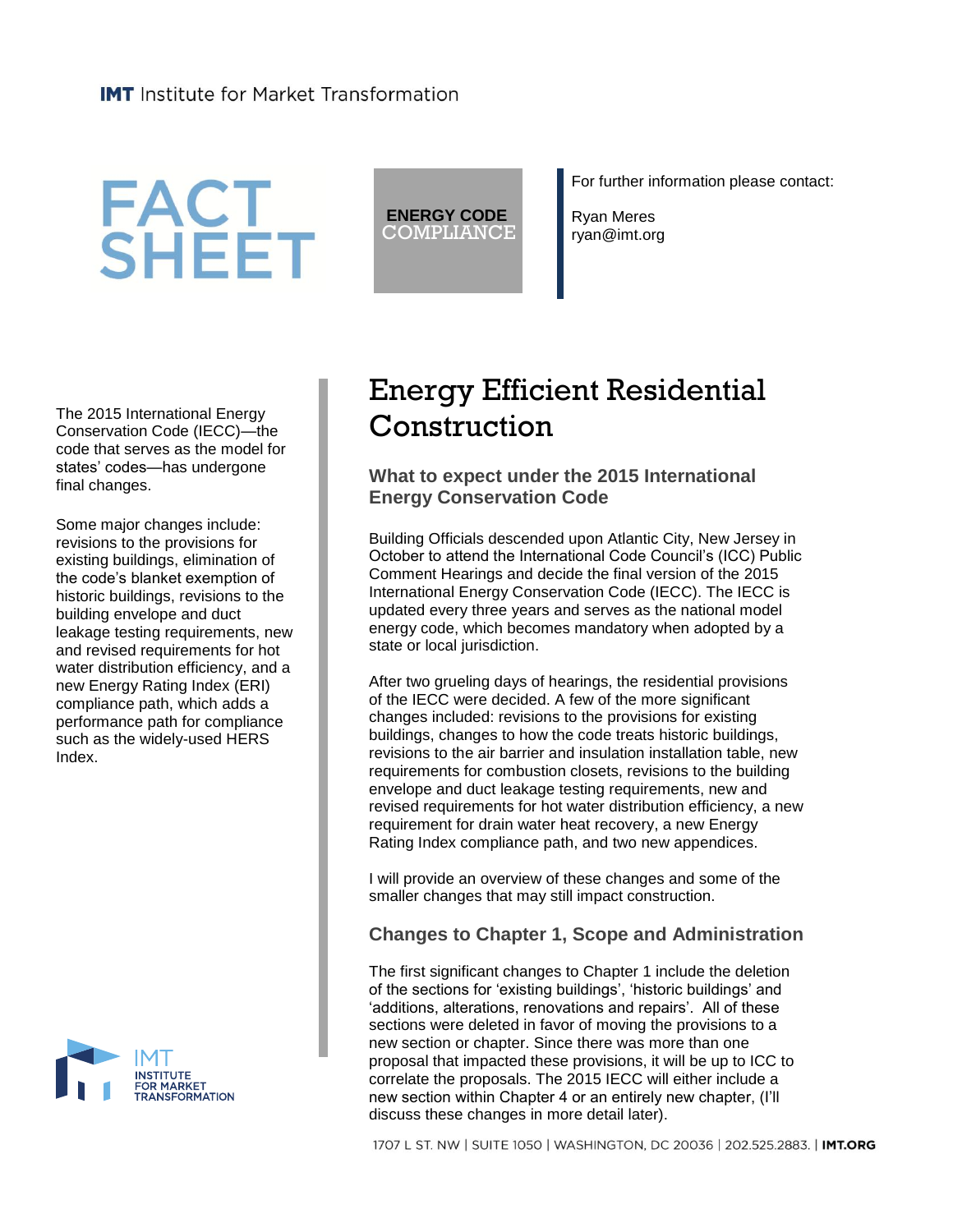The next significant changes to Chapter 1 come in section 104 'inspections'-- Section 104 has been revised to list and describe the required inspections as: 'footing and foundation inspection', 'framing and rough-in inspection', 'plumbing rough-in inspection' and 'mechanical rough-in inspection'.

# **Changes to Chapter 2, Definitions**

The following definitions have been added or revised for the 2015 IECC:

- Continuous Insulation (ci)
- ERI Reference Design
- **•** Fenestration
- Historic Building
- Insulated Siding
- Skylight
- Vertical Fenestration

# **Changes to Chapter 3, General Requirements**

A new section 301.4 'Tropical climate zone' was added to define what regions of the world constitute a tropical climate, (an additional section in Chapter 4 will include some "deemed to comply" requirements for tropical climate zones). There was also a new section added for 'insulated siding' which lists ASTM C1363 as the test standard to determine the thermal resistance (R-value) of insulated siding. There were also a few minor changes to the climate zone map that won't be discussed here.

# **Changes to Chapter 4, Residential Energy Efficiency**

#### *Building Envelope Provisions*

There were many small changes that clarified code provisions in chapter 4, but the first change that could impact construction is a new exception to

section R402.2.4 'Access hatches and doors'. The exception allows vertical doors that provide access from conditioned to unconditioned spaces to meet the fenestration requirements (i.e., U-value) in Table R402.1.1. This change means that these types of doors, such as attic kneewall doors, do not have to be insulated the same way as the surrounding wall, as long as they meet the U-value requirements in the table.

Another new exception to section R402.2.7 allows for the floor framing cavity insulation to not be in contact with the underside of the subfloor decking, as long as it is in contact with the top side of sheathing or continuous insulation installed on the bottom side of floor framing; and the all the perimeter band joists are insulated to the wood frame wall requirements.

The next change in chapter 4 adds a new section R402.2.13 to address 'Walls with partial structural sheathing'. Where continuous insulation is required by Table R402.1.1 and structural sheathing covers 40 percent or less of the total exterior wall area, the R-value of the continuous insulation may be reduced by an amount not to exceed R-3 in order to maintain a consistent sheathing thickness.

Section R402.3.2 'Glazed fenestration SHGC' has been revised to recognize dynamic glazing. The change allows dynamic glazing to satisfy the SHGC requirements of Table R402.1.1 where the ratio of the higher- to-lower labeled SHGC is greater than or equal to 2.4, or where both the upper and lower labeled SHGC already comply with the requirements of the table.

A significant revision was made to Table 402.4.1.1 'Air Barrier and Insulation Installation', splitting the 'criteria' column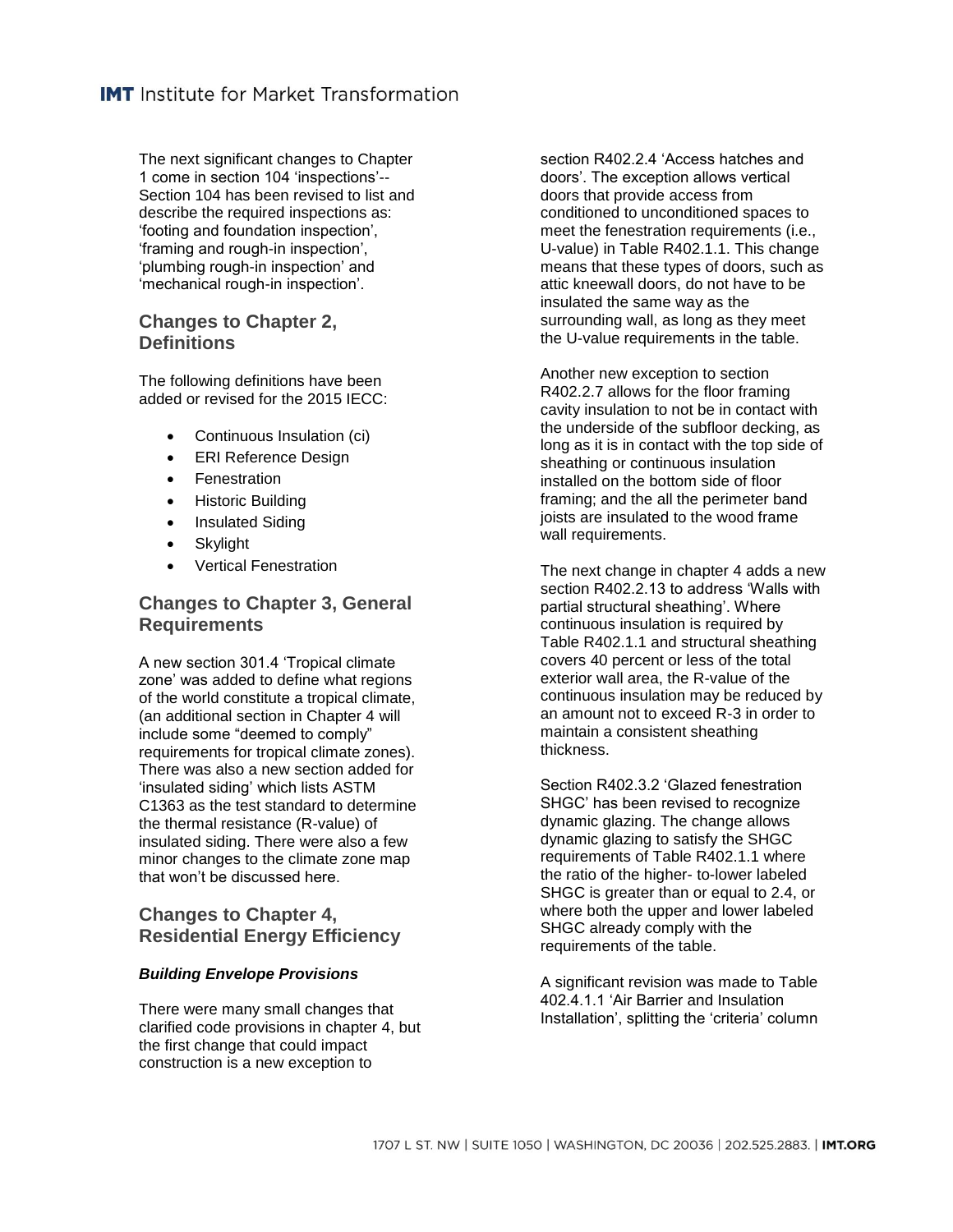Section R402.3.2 'Glazed fenestration SHGC' has been revised to recognize dynamic glazing. The change allows dynamic glazing to satisfy the **SHGC** requirements of Table R402.1.1

into separate 'air barrier' and 'insulation installation' criteria. Additionally new criteria for 'concealed sprinklers' was added along with revised criteria for 'walls', 'floors' and 'fireplaces'.

Testing for building envelope air leakage as required under section 402.4.1.2 was also revised to require that all testing be done in accordance with ASTM E 779 or ASTM E 1827. Finally, the last change to the building envelope provisions of chapter 4 revised the requirements for fireplaces to require that tight-fitting doors on factory-built fireplaces (listed in accordance with UL 127 or UL 907 for masonry) also be listed and labeled for the fireplace.

#### *Mechanical Systems*

One significant change to the mechanical provisions is a new requirement for a combustion closet. The change applies to climate zones 3 through 8 and requires that "where open combustion air ducts provide combustion air to open combustion, space conditioning fuel burning appliances, the appliances and combustion air openings shall be located outside of the building thermal envelope, or enclosed in a room isolated from inside the thermal envelope." Where a room is used to isolate the appliances from the conditioned space, the room must be sealed and insulated in accordance with the below-grade wall R-value requirement in Table R402.1.1.

Two exceptions to this section include: (1) direct vent appliances with both intake and exhaust pipes installed continuous to the outside and (2) fireplaces and stoves complying with -the IECC and section R1006 of the International Residential Code.

There is also a change to the duct insulation provisions. The new language clarifies that both supply and return ducts in attics must be insulated to a minimum of R-8, where 3 inch or greater in diameter and R-6 where less than 3 inch diameter. Supply and return ducts located elsewhere in the building must be insulated to a minimum of R-6, where 3 inch or greater in diameter and R-4.2 where less than 3 inch diameter.

A few changes to the duct testing and duct leakage provisions include switching the order of the testing options so that 'rough-in test' is listed before 'post-construction test' and the allowance to measure leakage to outdoors or a total leakage test.

There were also changes to the provisions for service hot water systems. One change prohibits both gravity and thermo-syphon circulation systems while another requires recirculation systems to be demand-controlled. The requirement for hot water pipe insulation is still R-3, but the provisions have been simplified and the 'maximum run length' table has been deleted.

A change to section R403.6, 'Equipment sizing' adds a new sentence stating: "New or replacement heating and cooling equipment shall have an efficiency rating equal to or greater than the minimum required by federal law for the geographic location where the equipment is installed."

There were no changes to Section R404, 'Electrical Power and Lighting Systems'.

#### **Performance Path Changes**

Although there were some changes to Section R405, 'Simulated Performance Alternative', many builders consider this performance path to be unusable, so I won't discuss those changes here. A new performance path compliance option was approved and will become Section R406, 'Energy